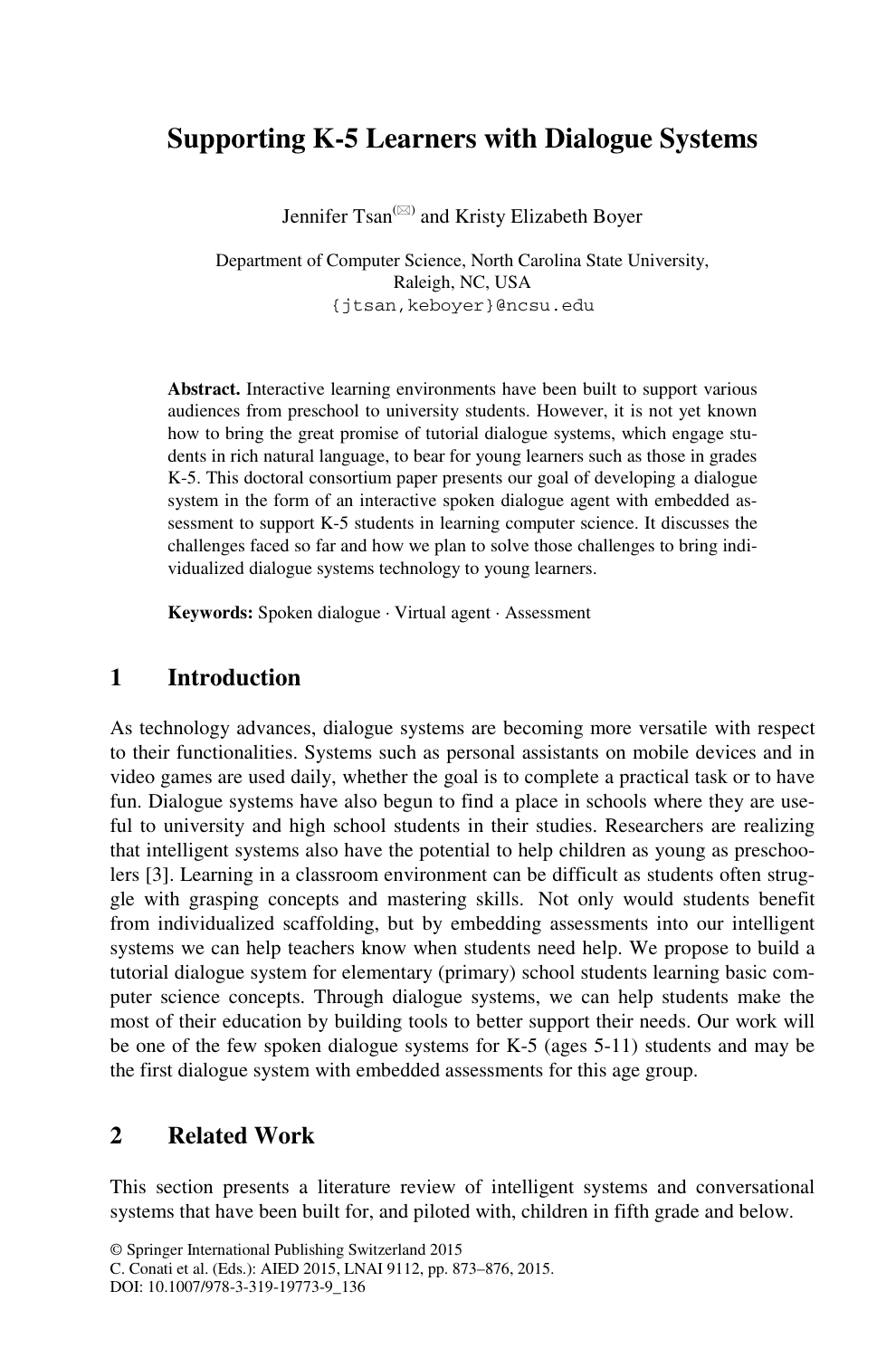Marni is an animated conversational agent that helps young elementary students learn how to read [1]. Marni has interacted with approximately 1500 kindergarten through second grade students in control and experimental group classrooms. In one study, kindergarten and first grade students had greater learning gains when interacting with Marni compared to the control condition in single-word reading and letter identification. Later, Marni was adapted into a spoken dialogue tutoring system to aid upper elementary students in learning science concepts [2]. Marni uses a strategy called *Questioning the Author*, a strategy that directs students to challenge the authors' text, which helps them better understand the content by forming counterarguments. Marni is supplemented by illustrations, as well as both non-interactive animations and interactive animations. Although the authors did not report whether there were learning gains, they reported a word error rate (WER) of 27.4%, a concept recall of 0.86, and a concept precision of 0.90, suggesting that content word recognition was very accurate. Students reported a positive experience with Marni and students in low-performing schools felt Marni was helpful.

Another spoken dialogue system is Project LISTEN's Reading Tutor [6] which, like the early version of Marni, was built to help elementary students learn how to read. In a study over seven months, one group of students between first and fourth grades spent 20-25 minutes completing sustained silent reading (SSR) while the other group read with the Reading Tutor. There were 90 students in the SSR condition and 88 in the Reading Tutor condition. Various pre- and post-tests were given to the students to measure their learning gains. The authors found higher learning gains for the students in the Reading Tutor condition in many skills including Word Identification, Reading Comprehension, and Written Spelling. There was not a case where the SSR students learned more than the Reading Tutor students.

Axelsson, et al. describe a mathematics game with a teachable agent (TA) that supports preschoolers in understanding the meaning of numbers [3]. The authors conducted a study in which some students played the game that had the TA while others played the game without it. They found that the students were engaged with the game regardless of whether the TA was present or not. This suggests that the TA does not hinder preschoolers' engagement in an educational game. In addition, the authors tested the students' "theory of mind," the understanding that each individual has a different set of knowledge, and students without a fully developed "theory of mind" successfully interacted with the TA.

Developing spoken dialogue systems for young children can be difficult for many reasons: children often mispronounce words, are more spontaneous, and may find systems frustrating when misinterpreted. The ALIZ-E project produced a spoken dialogue system for young children embodied in a Nao robot [4]. The authors ensured that the natural language interpretation was robust; they trained their acoustic model on a corpus of children's speech, developed language models to recognize predefined quiz questions and answers, and implemented a fuzzy matching technique to increase the accuracy of quiz question recognition. Their dialogue manager allows users to navigate across sub-dialogues rather than remain confined in one sub-dialogue [5]. They conducted a study of the system with 19 children between the ages of 5 and 12 interacting with the Nao in one-on-one sessions for a maximum of three hours.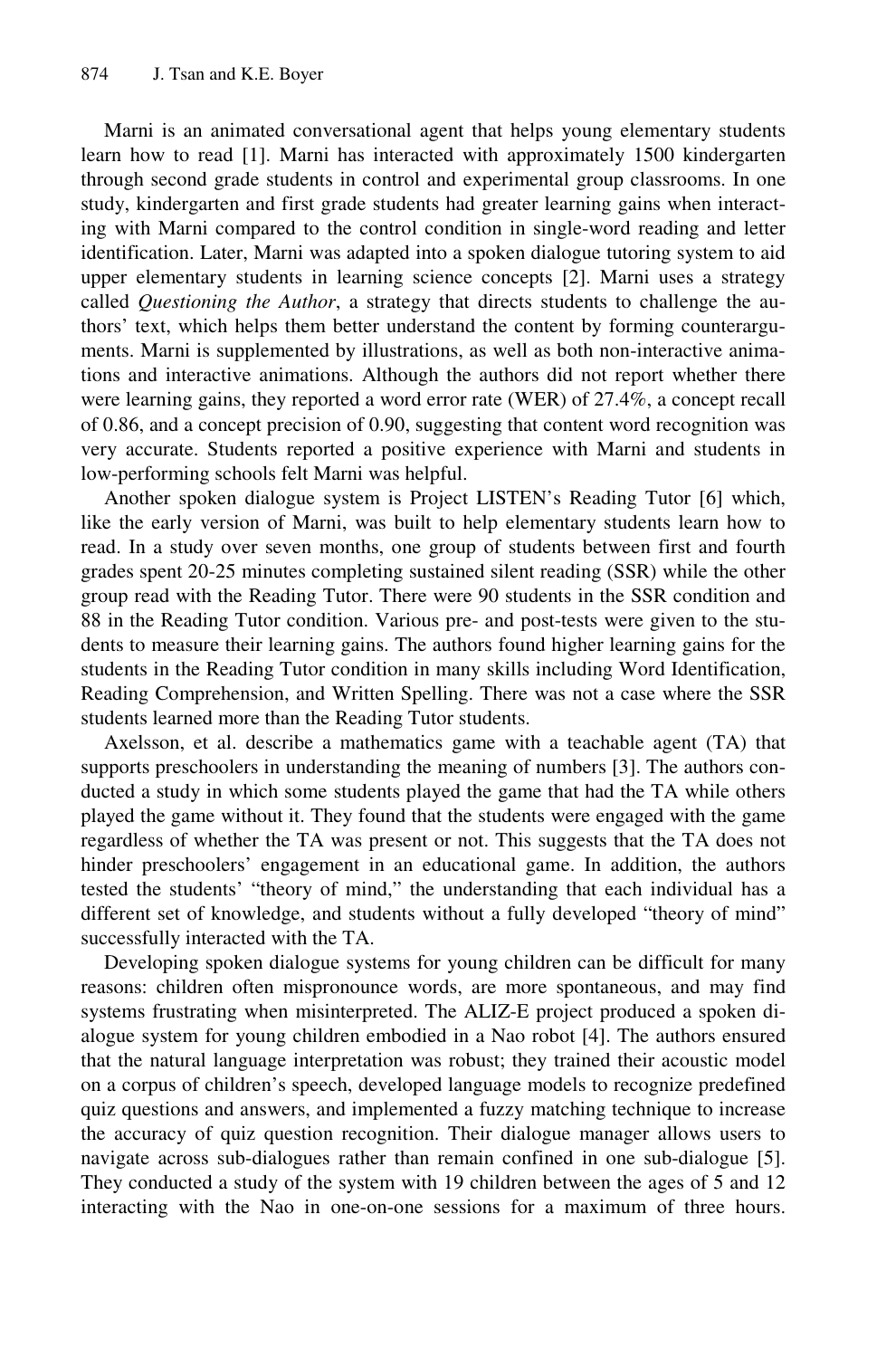The average WER was 38%; improvements in automatic speech recognition (ASR) accuracy may improve the quality of the conversations.

We plan to build upon this prior work by creating a dialogue agent to support young children learning computer science. Based on prior work, we will incorporate the following design principles into the process of building our intelligent system: it will employ language models trained on a corpus of children's speech to increase ASR accuracy and concept accuracy; it will have an expressive child's voice with varied dialogue output to increase engagement; it will use pedagogical strategies such as Questioning the Author to assess students' understanding.

#### **3 Preliminary Results**

Our ultimate goal is to develop a dialogue system that supports young students in learning essential computer science concepts. We have already collected preliminary results in developing domain content for implementation within our intelligent agent. To date we have developed new  $4<sup>th</sup>$  and  $5<sup>th</sup>$  grade computer science curricula.

The 5<sup>th</sup> grade class based upon our preliminary work has completed two iterations during the 2014-2015 school year. The curricula was developed based on CS Principles. During each iteration, we collected data from students after receiving consent. We interviewed the students at the beginning and end of the course and collected data including videos of class participation and screen recordings of them programming. The interviews include questions about the students' motivation for taking the class, previous experiences in computer science, current attitude toward computer science, and attitude towards the class. Finally, we collected brainstorming documents from project work such as conditional trees and storyboards.

We are analyzing the data we have collected from the first two quarters of the fifth grade class. We would like to determine how much the students learned. These findings will be used to inform the design of the intelligent agents.

One challenge we faced during the pilot of the class is properly assessing the students on their knowledge and concept understanding. Each class runs for 45 minutes and students often face difficulties completing the task within the given timeframe. Depending on the activity, the students work individually, in pairs, or in groups. Although we are able to observe the students and make subjective inferences on how well they grasp each concept, we would like a formal assessment to better pinpoint their understanding. We propose the use of embedded assessment techniques within the agent to assess students' learning.

#### **4 Project Proposal**

We propose an animated virtual agent within a spoken dialogue system as a mobile app for young students for support and assessment of computer science learning. The agent will be designed to appear similar in age to the students and will converse with the students as a peer; this interaction is more natural to children than speaking to an investigator. Our overarching research questions are as follows: